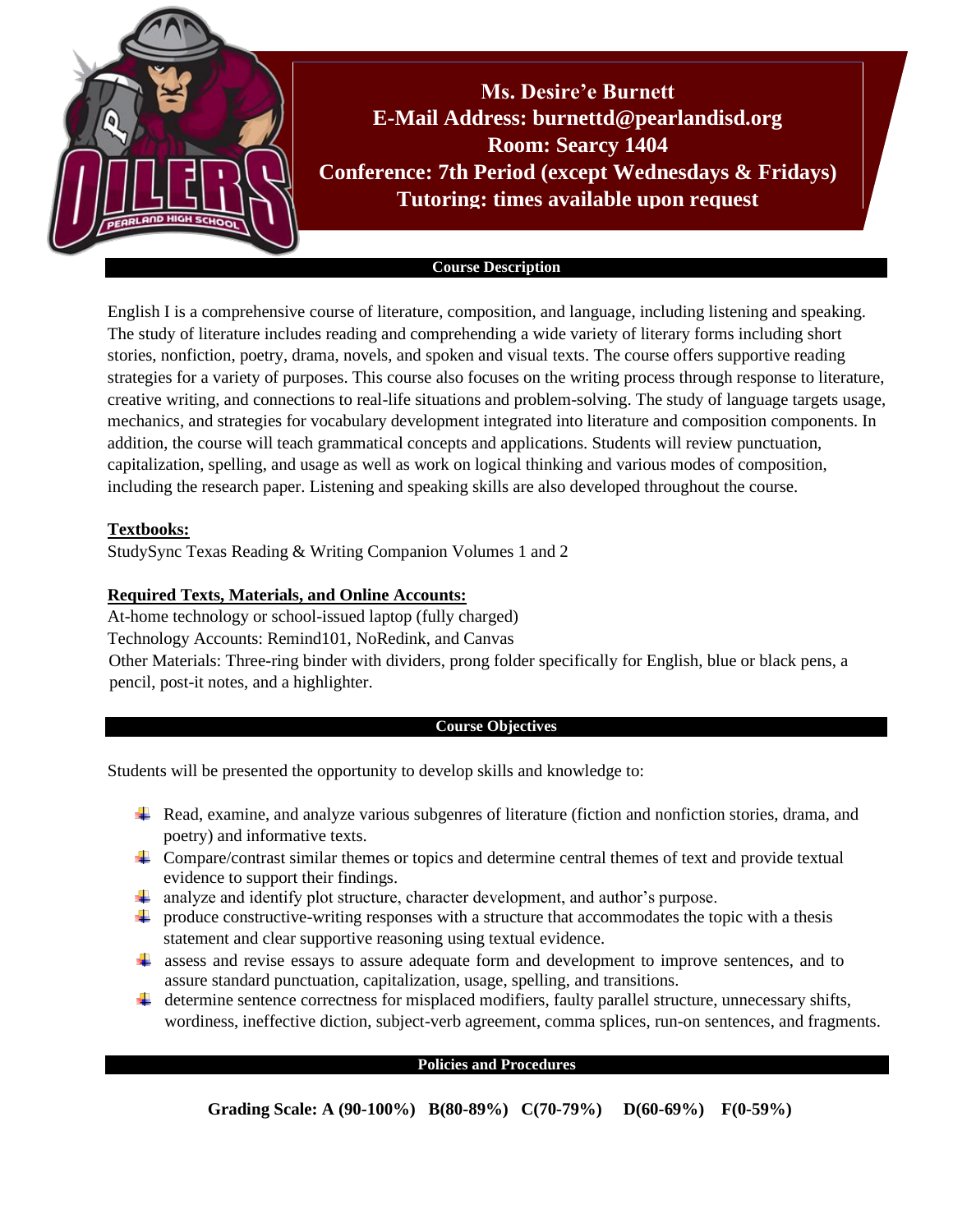Check Skyward regularly and if you notice a discrepancy, please see me immediately.

# **Required Reteach**

If at least 25% of the students in a single course preparation per teacher do not demonstrate mastery of the TEKS on a graded classroom assignment or assessment, the teacher will provide an in-class opportunity for re-teaching and re-assessment.

# **Other Opportunities For Reteach and Retest/Re-Assess**

If fewer than 25% of all the students in a single course preparation per teacher do not demonstrate mastery, the teacher is not obligated to use class time to reteach and retest. However, each student who does not demonstrate mastery of the TEKS on a classroom assignment or test should be provided the opportunity for additional instruction and reassessment of his/her mastery of the TEKS. Tutorial or other outside-of-class time may be used for re-teaching and reassessment.

\*\*\*Any individual student who fails an assignment or assessment may ask for the opportunity for reteaching and reassessment. The request for re-teaching and re-assessment should be made within one week after the assignment/assessment has been returned or posted to the teacher's electronic grade book, whichever is earlier\*\*\*

## **Guidelines for Re-Assessment /Redo**

- $\downarrow$  Students may receive full credit up to a 70. Teacher must designate in gradebook what grades are a daily grade and what grades are for a test.
- $\ddot{\text{F}}$  Failed tests may be redone once per test to receive full credit up to a 70.
	- o Exception Teacher chooses to delete all students' test grades, re-teach and administer a new test to the whole class.
	- $\circ$  If the student fails to achieve the maximum grade of 70 on the redo of the assignment/test, the higher of the two grades is recorded. The teacher should indicate in his or her electronic gradebook that the grade was earned through a re- assessment opportunity.

\*\*\*Re-assessment will not be required for major projects in which an extended period of time has been provided to complete the assignment. However, the teacher should use milestones in the progression of the work involved for the major project to ensure that students are making reasonable progress to the completion of the assignment. Those milestones could be recorded as daily grades\*\*\*

## **Missing Assignment Policy**

The academic grade assigned to missing work shall be lowered by 10 points per day (excluding a student with an extenuating circumstance) until the assignment is submitted with 50% being the minimum.

A student with extenuating circumstance shall be granted time agreed upon by the student and teacher without lowering the academic grade, after which time the preceding number of school days late shall affect lowering the academic grade.

At the end of each grading period, documentation must be submitted to the teacher for any student wanting to change a grade of 50 or below. Documentation should include a record of student attendance at tutorial sessions during that grading period, and records of parent contacts during that grading period.

## **Late Assignments Policy**

I allow myself a two-week window for grading late assignments. Students and parents should not contact me requesting for me to put in grades for any late assignments.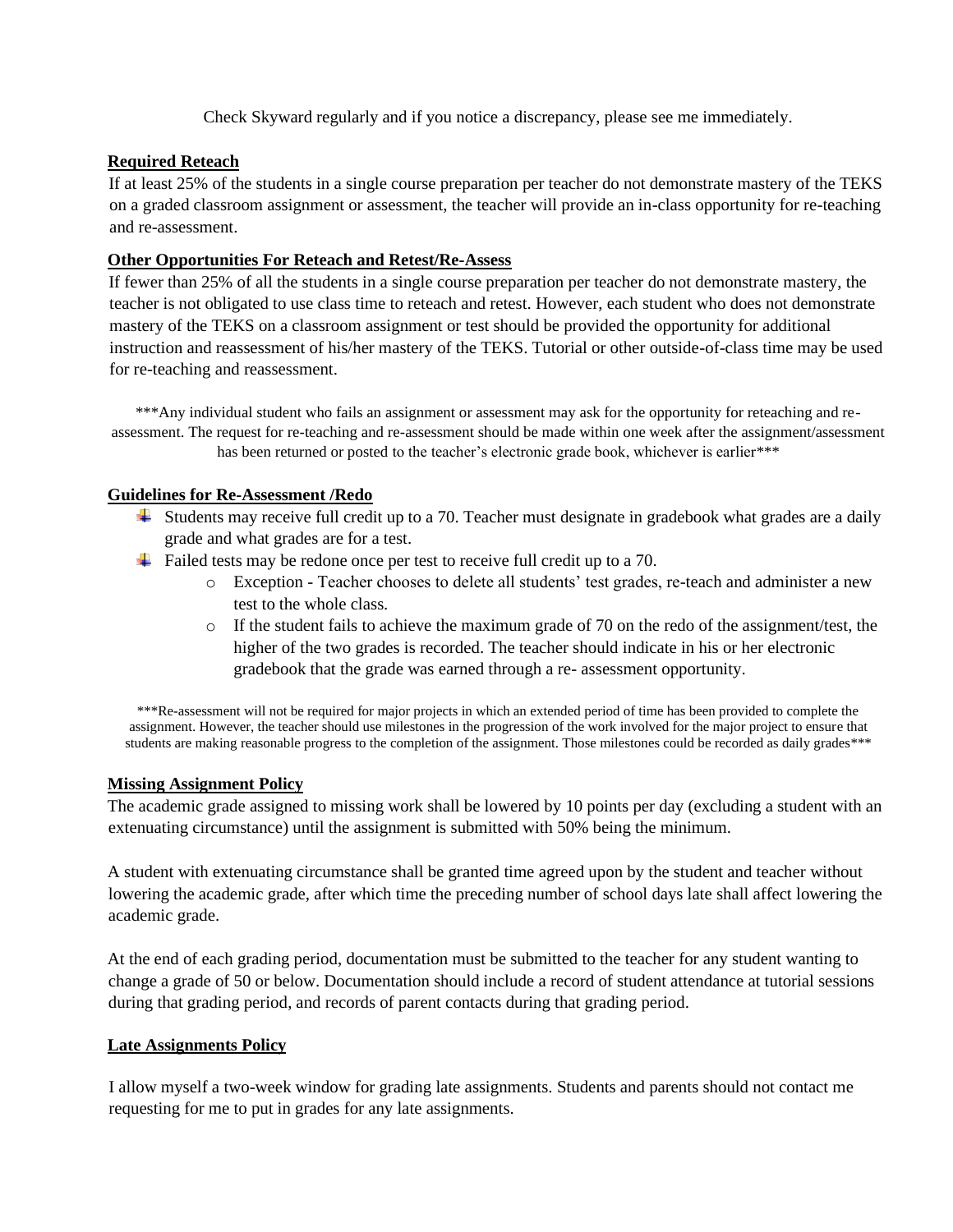## **Online Communications Policy**

- The word "netiquette" is short for "Internet etiquette." You should be aware of the common rules of netiquette for the Web and employ a communication style that follows these guidelines.
- $\overline{\phantom{a}}$  Blog topics should be treated as serious classroom discussion only, unless noted by the teacher.
- All electronic communication between the student and teacher shall be limited to Remind101 and Canvas. Parents should **ONLY** contact the teacher via email at [burnettd@pearlandisd.org.](mailto:burnettd@pearlandisd.org)
- Any electronic communication through any non-sanctioned means (i.e., texting, Twitter, Facebook) is prohibited.

## **Attendance Policy**

Every student is expected to attend every class on time every day unless the student is required to be absent for a valid excuse. It is the student's responsibility to find out what was missed when he/she was absent. It is also the student's responsibility to make up any tests, essays, or other assignments missed.

A student will earn a grade of "0" until an assignment is made up within the designated deadline— **NO EXCEPTIONS**!

Completed makeup work must be submitted through the correct assignment link on Canvas or in the class work bin. Check the missing work binder for any handouts.

## **Expectations for Classroom**

- 1. **RESPECT** others and yourself always.
- 2. Bring materials to class daily.
- 3. **No eating or drinking (an exception will be made for health reasons).**
- 4. **NO profanity in class.**
- 5. **ATTENDANCE** is necessary for your academic success.
- 6. Participation and timely completion of **ASSIGNMENTS** are essential.
- 7. Make-up (including brushes and combs) and/or electronic devices are not allowed in class.
- 8. **PHONES WILL BE CONFISCATED IF OUT WITHOUT MY PERMISSION.**
- 9. Behavior that affects the learning of other students will **NOT** be tolerated.
- 10. Sleeping or head down on desk will not be tolerated.
- 11. Remain in your seat throughout the period, and when work is done.

## **Academic Dishonesty**

As per the district student policy manual, if a student cheats on a test/assignment or plagiarizes he/she will receive one after school detention, no credit on the test/assignment, and an administrative conference.

## **Possible Revisions**

The information in this course syllabus is subject to change in the event of extenuating circumstances. All students and parents will be notified of changes.